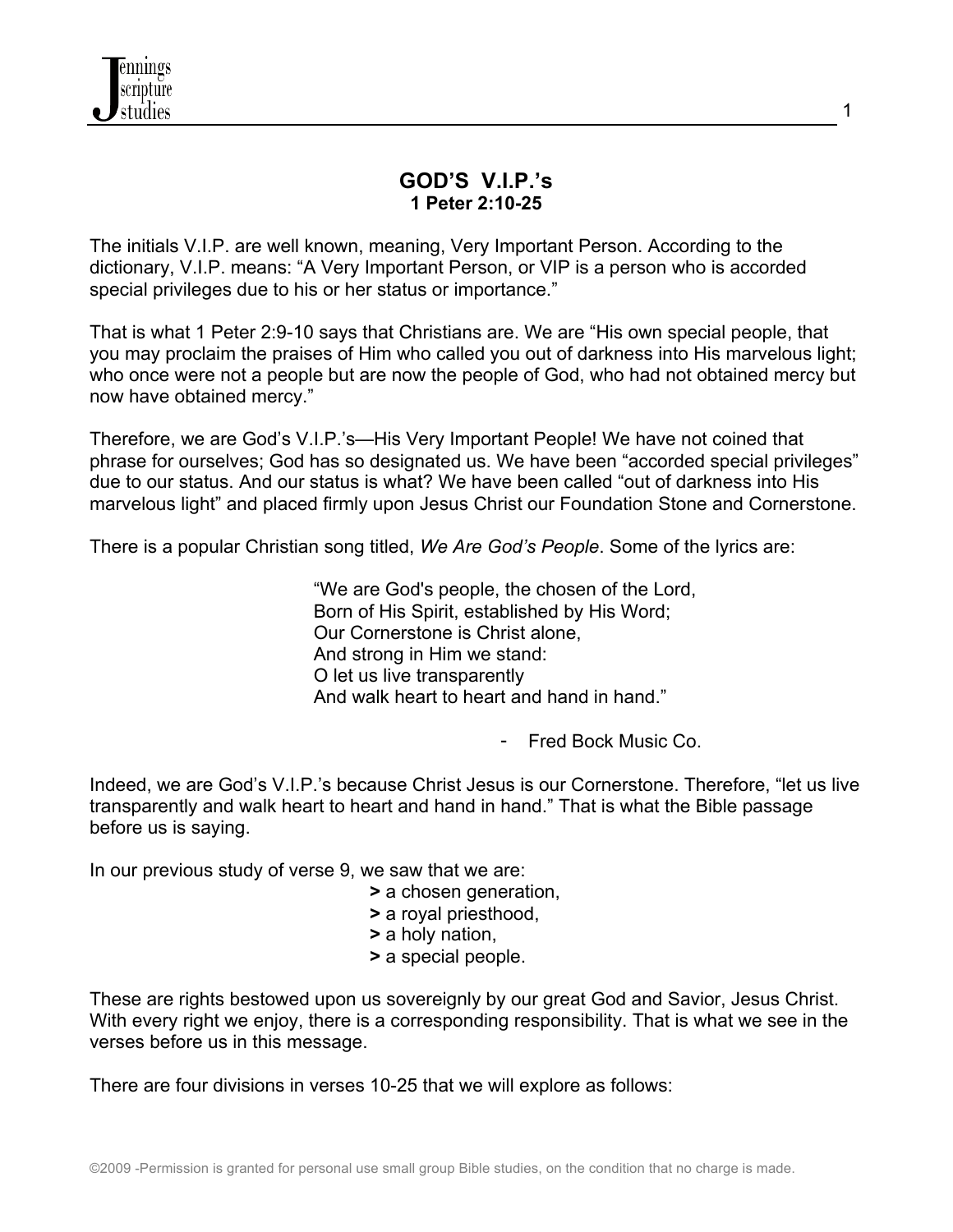### **The Calling we Have Experienced The Community That is Exclusive The Conduct That we Are to Exhibit The Christ Who is Our Example**

As citizens of the heavenly kingdom, we are aliens and transients here on earth. (Hebrews 11:16) We take our identity and our mission from that celestial country. (Hebrews 11:16) How then, should we live our lives while on earth? As God's VIP's, our lives are to be governed by:

# **THE CALLING WE HAVE EXPERIENCED**

"…that you may proclaim the praises of Him who called you out of darkness into His marvelous light…" (1 Peter 2:9)

# **A. The predicament out of which we were called***.* "darkness."

We must never be unmindful of where God found us—"you were once darkness…" (Ephesians 5:8a). Darkness refers to the condition of sinners who are estranged from God. When Jesus came into the world He came to deliver those who were in a state of darkness: "The people who sat in darkness have seen a great light, and upon those who sat in the region and shadow of death Light has dawned" (Matthew 4:16).

The darkness of sinners is the spiritual state of distance from God and consequent depravity and disobedience. Sinners are described as being:

### *1. Born in darkness*.

"Behold, I was brought forth in iniquity, and in sin my mother conceived me" (Psalm 51:5).

### *2. Living in darkness*.

"They grope in the dark without light, and He makes them stagger like a drunken man" (Job 12:25) *and* "Their works are in the dark; they say, "Who sees us?" and, "Who knows us?" (Isaiah 29:15)

# *3. Destiny of darkness*.

"…cast him into outer darkness; there will be weeping and gnashing of teeth" (Matthew 22:13).

The sinner has a dark past, a dark present and a dark future. Jesus came as the Light of the world. The Gospel appeal is: "

> "Come to the light, 'tis shining for thee; Sweetly the light has dawned upon me. Once I was blind, but now I can see: The Light of the world is Jesus!

**B. The position into which we have been called.** "...who called you out of darkness into His marvelous light…" (1 Peter 2:9).

©2009 -Permission is granted for personal use small group Bible studies, on the condition that no charge is made.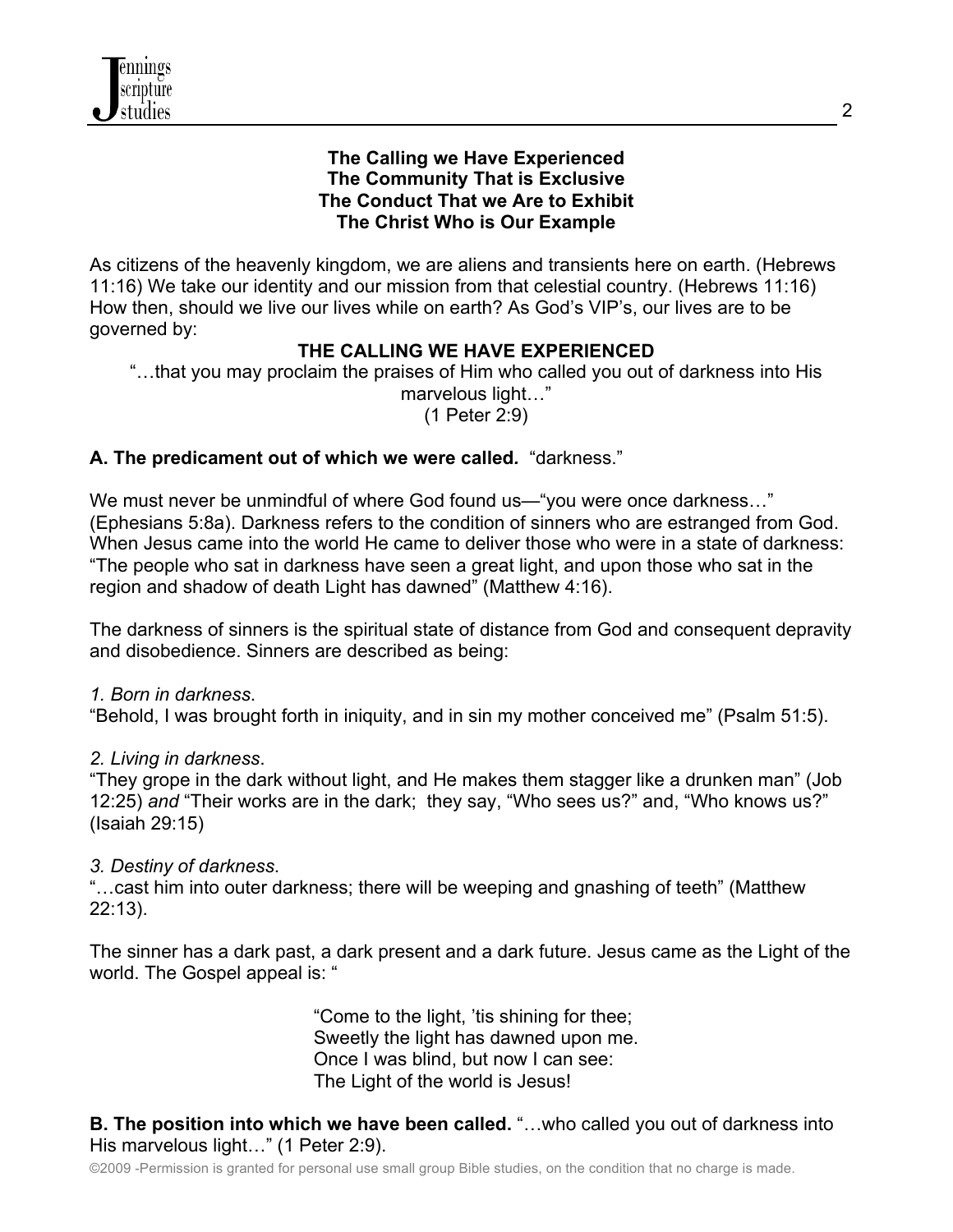## *1. The deliverance that we have experienced.*

"He has delivered us from the power of darkness and conveyed us into the kingdom of the Son of His love, in whom we have redemption through His blood, the forgiveness of sins" (Colossians 1:13).

## *2. The distinction that is exceptional.*

"You are all sons of light and sons of the day. We are not of the night nor of darkness" (1 Thessalonians 5:5).

# *3. The deportment that is expected.*

"Walk as children of light…and have no fellowship with the unfruitful works of darkness" **(**Ephesians 5:8, 11).

Jesus set the example for all His followers when He reached out to us, delivering us from the dark dungeon of sinnerhood. It is our duty to reach out to those who are sitting in the shadow of death and get the gospel to them.

*C. The purpose for which we were called. "*that you may proclaim the praises of Him who called you…"

## *1. Praising the Savior is proof that we are children of Light.*

"He also brought me up out of a horrible pit, out of the miry clay, and set my feet upon a rock, and established my steps. He has put a new song in my mouth—praise to our God; many will see *it* and fear, and will trust in the LORD" (Psalm 40:2, 3).

# *2. Praising the Savior is the response of a grateful soul.*

"He is your praise, and He is your God, who has done for you these great and awesome things which your eyes have seen" (Deuteronomy 10:21).

# *3. Praising the Savior is the pastime of heaven.*

"Then I looked, and I heard the voice of many angels around the throne, the living creatures, and the elders; and the number of them was ten thousand times ten thousand, and thousands of thousands, saying with a loud voice: "Worthy is the Lamb who was slain to receive power and riches and wisdom, and strength and honor and glory and blessing!" And every creature which is in heaven and on the earth and under the earth and such as are in the sea, and all that are in them, I heard saying: "Blessing and honor and glory and power be to Him who sits on the throne, and to the Lamb, forever and ever!" (Revelation 5:11-13)

Our Savior is praiseworthy. Let us practice praising Him often while we are upon the earth! We hear much talk these days about the high cost of living. This sort of talk pertains to the material. In the realm of the spiritual, our calling is a holy and high calling. There is a tremendous cost to be paid for low living—living below our Christian calling. Let us live up to the calling of "Him who called you out of darkness into His marvelous light."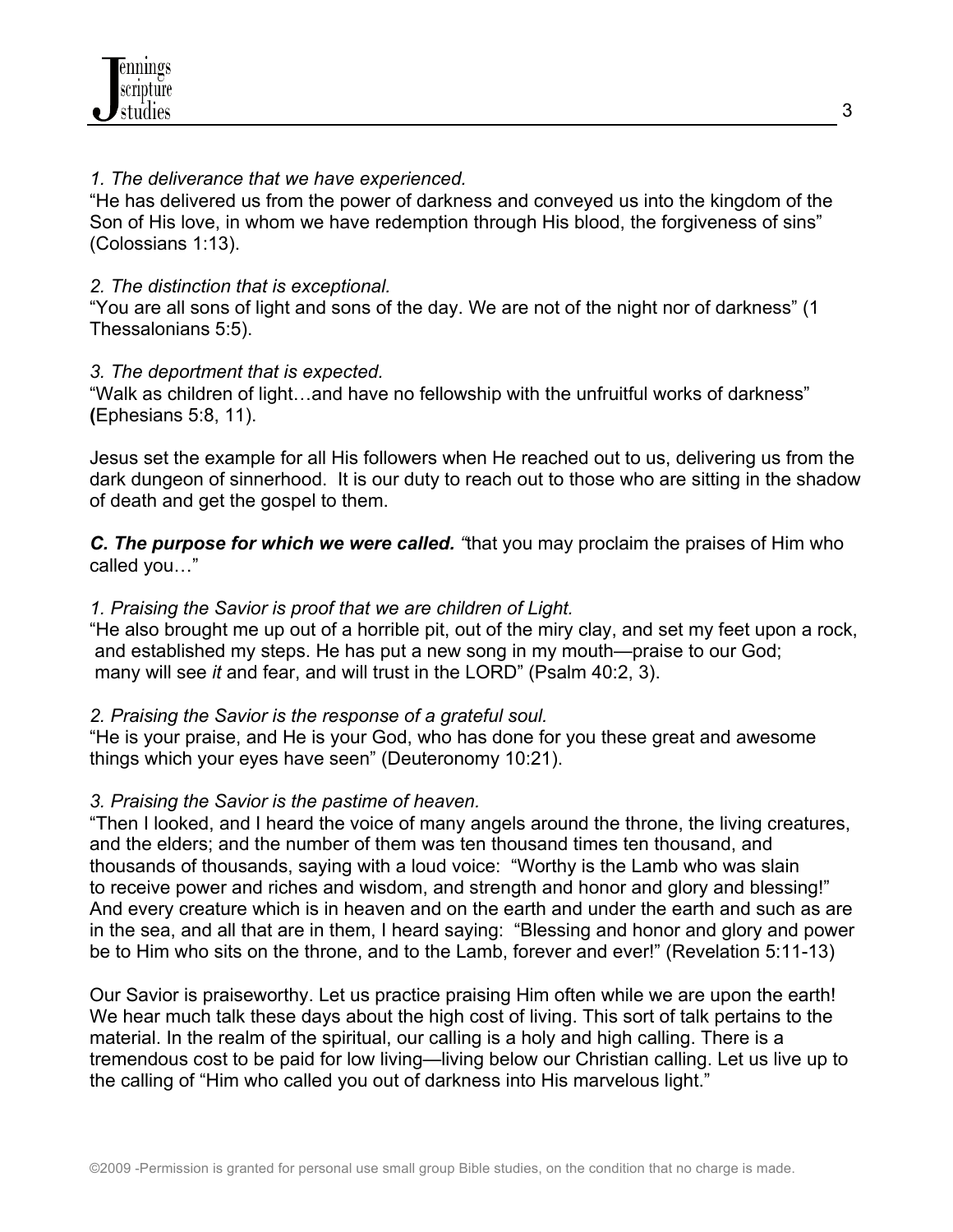

# **THE COMMUNITY THAT IS EXCLUSIVE**

"…who once were not a people but are now the people of God, who had not obtained mercy but now have obtained mercy. Beloved, I beg you as sojourners and pilgrims, abstain from fleshly lusts which war against the soul…" (1 Peter 2:10-11)

The exclusivity of God's V.I.P.'s is seen in the following designations: "people of God", "beloved", "sojourners" and "pilgrims." Let us examine each term.

## **A. "People of God.**

The community called "the people of God" is exclusive in that, while we are citizens of earth, we are also citizens of heaven as well. We, who were at one time not God's people, are now the people of God because we have obtained mercy!

Peter had written earlier "Blessed be the God and Father of our Lord Jesus Christ, who according to His abundant mercy has begotten us again to a living hope…" (1 Peter 1:3). We obtained God's abundant mercy, not because we did anything to merit it, but because of the marvelous grace of God. The reason God chooses those who are His is locked up in the great heart of God.

## **B. "Beloved."**

The word "beloved" means dearly loved or dear to the heart. Peter refers to his readers as "beloved." Better yet, Paul reminds us that we are "beloved of God" (Romans 1:7).

When you feel down; when you are having one of those depressing days; when you feel unloved—just remember that you are loved by the Greatest Lover in the universe—Jesus! And then sing: "Jesus, lover of my soul, let me to Thy bosom fly."

# **C. "Sojourners."**

Peter addresses believers as "sojourners." A sojourner is a person who is just staying in a place temporarily.

We are in good company with other sojourners. Abraham was a sojourner: "I am a foreigner and a visitor among you" (Genesis 23:4). David said, "I am a stranger with You, a sojourner, as all my fathers were" (Psalm 39:12).

Like Abraham, we are looking for that city, "which has foundations, whose builder and maker is God" (Hebrews 11:10).

# **D. "Pilgrims."**

A pilgrim is someone who is a traveler, someone on a spiritual journey. Peter is telling us that as believers we are here temporarily—the place we are in presently is just a pause in our spiritual journey with God.

If our "citizenship is in heaven" (Philippians 3:20) then we are aliens and pilgrims while on earth. Therefore, we ought to have the distinguishing marks of a foreigner. Our speech, our conduct, our interests and involvements should proclaim to others that we are citizens of another country.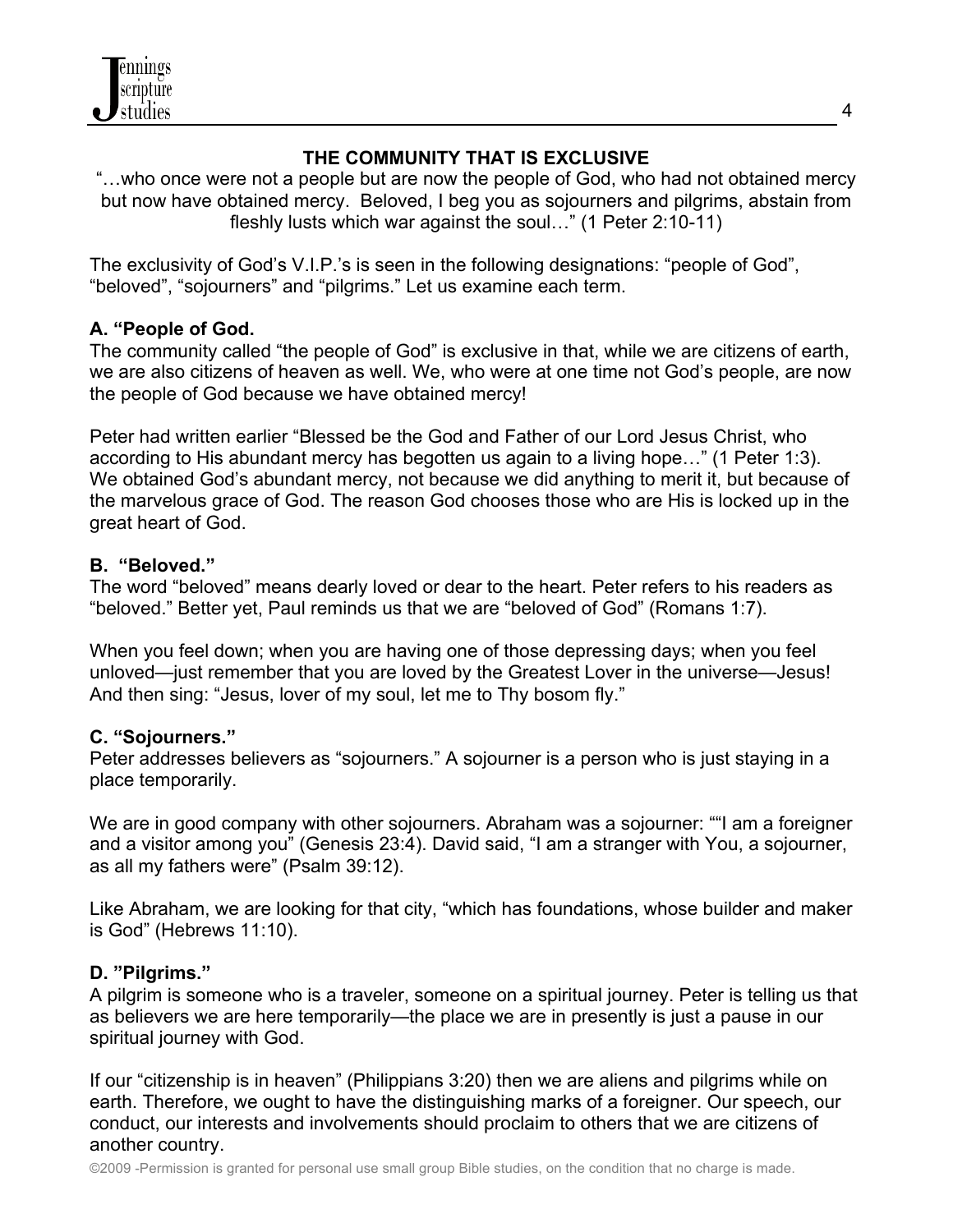The world of mankind around us should be able to recognize us as "spiritual tourists" who are deeply conscious of the fact that this world is not our home. A pilgrim does not lay permanent foundations in the land through which he is sojourning for when his life's journey is over, he will depart for his permanent home!

Napoleon was leading his troops forward and at end of day, after a long march in inclement weather, called a halt for the night. As he moved about among his troops he noticed that some of the soldiers were driving their tent pegs down into the earth as deeply as they could. He said, "Men, do not drive your tent pegs down too deeply. We are moving on up in the morning!"

One of the most obvious missing traits of many modern-day Christians, is the evidence of pilgrim chatacteristics. Let us remember that this world is not our home. We are pilgrims on a journey to our eternal home. We must not become attached to this world for we are moving on up some glad morning!

> "I am a stranger here, within a foreign land, My home is far away, upon a golden strand; Ambassador to be of realms beyond the sea— I'm here on business for my King."

- E. Cassel

# **THE CONDUCT THAT WE ARE TO EXHIBIT**

"…having your conduct honorable among the Gentiles, that when they speak against you as evildoers, they may, by your good works which they observe, glorify God in the day of visitation" (1 Peter 2:12).

# **A. The Christian's Conduct Relative to the Worldly at Large.**

# *1. We are to exemplify honorable conduct*.

"…having your conduct honorable among the Gentiles…" The word "Gentiles" refers to the pagans around us. Christians are to be show-cases displaying God's grace. Peter mentions four segments of society and our relationship to them in verse 17— "Honor all people. Love the brotherhood. Fear God. Honor the king."

Paul writes to the Thessalonians that they should "walk properly toward those who are outside" (1 Thessalonians 4:12).

We must be winsome if we are to win some! We are to remember that we are God's witnesses and therefore we are to demonstrate before a watching world Christlike characteristics. If we live the Gospel first, people will listen better later!

### *2. We can expect dishonorable criticism.*

"when they speak against you as evildoers…" We are being watched daily by unbelievers who are looking for any reason to doubt our profession of faith so that they can criticize us. Therefore, we should "Walk circumspectly, not as fools, but as wise" (Ephesians 5:15).

# *3. We should exhibit good works*.

©2009 -Permission is granted for personal use small group Bible studies, on the condition that no charge is made.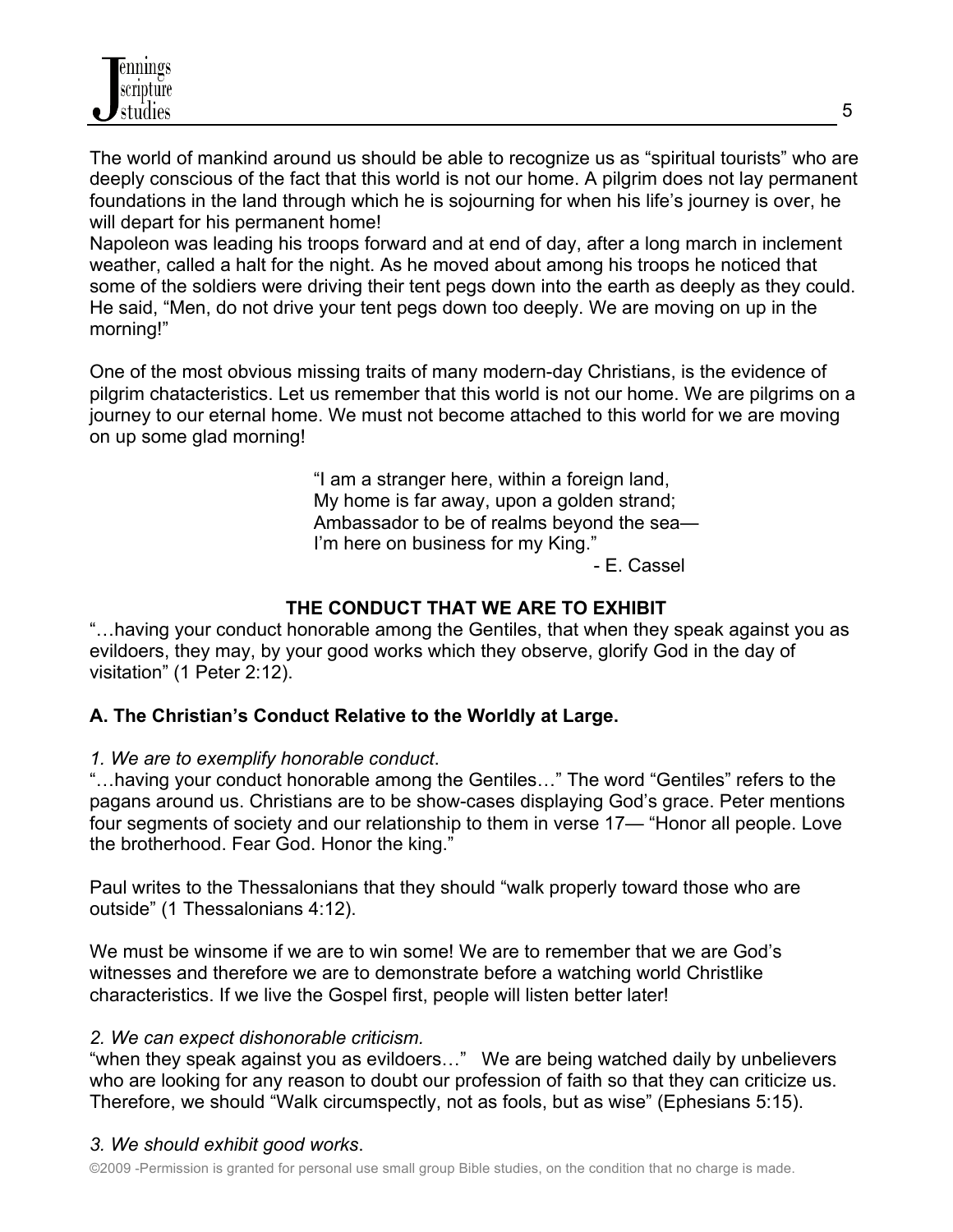"…by your good works which they observe…" "Evil works" are so prevalent that when one produces "good works" the unsaved persons around us sit up and take notice. We are to:

- Bear good fruit. Matthew 3:10; 7:17.
- Do good works. Matthew 5:16
- Be of good cheer. John 16:33
- Be good salt. Luke 14:34
- Have a good conscience. Acts 23:1; 1 Timothy 1:5 & 19
- Spread good tidings. Romans 10:15
- Cleave to the good. Romans 12:9
- Have good speech. Ephesians 4:29; 2 Thessalonians 2:17
- Perform good services. Ephesians 6:7
- Have a good report. Philippians 4:8; 1 Timothy 3:7
- Fight a good warfare. 1 Timothy 1:18
- Display good behavior. 1 Timothy 3:2
- Have a good profession. 1 Timothy 6:12
- Be a good soldier. 2 Timothy 2:3
- Teach good things. Titus 2:3
- Be good stewards. 1 peter 4:10

"The Lord is good" (Nahum 1:7). Therefore, it should follow that His children partake of His nature and exhibit good works in their lives. To Titus, Paul wrote: "…those who have believed in God should be careful to maintain good works. These things are good and profitable to men" (Titus 3:8).

### *4. We are to exalt God by our behavior.*

"…they may…glorify God in the day of visitation." Our Christian conduct is on display every day. We are to live Christianly before an unbelieving world that God may be glorified even if we are vilified! Unfortunately, some who claim to be Christians have brought reproach upon the heavenly Father. May we never besmirch that holy name!

This entire section of scripture is summed up in verse 15—"For this is the will of God, that by doing good you may put to silence the ignorance of foolish men." The best argument for the power of God is a changed life. It is not easy for the ungodly to vilify one who lives a holy life. The best way to bring glory to God is to live a life above reproach, even if we are falsely condemned.

# **B. The Christian's Conduct Relative to the World's Laws.**

"Therefore submit yourselves to every ordinance of man for the Lord's sake…" (v.13).

The word translated "submit" is from the Greek "hupotasso," which is a military term used to instruct soldiers to fall in line, to be submissive, to obey. In other words, Peter is saying that we are to obey "every ordinance of man" or, as some translations, "every institution of man." There is the following qualification in view of the totality of scriptural teaching: unless it is contrary to the Laws of God. "We ought to obey God rather than men" (Acts 5:29). The principle that Peter articulates is submission, unless that submission causes us to sin against God. The saints in earth's kingdoms should always be in submission to the heavenly King!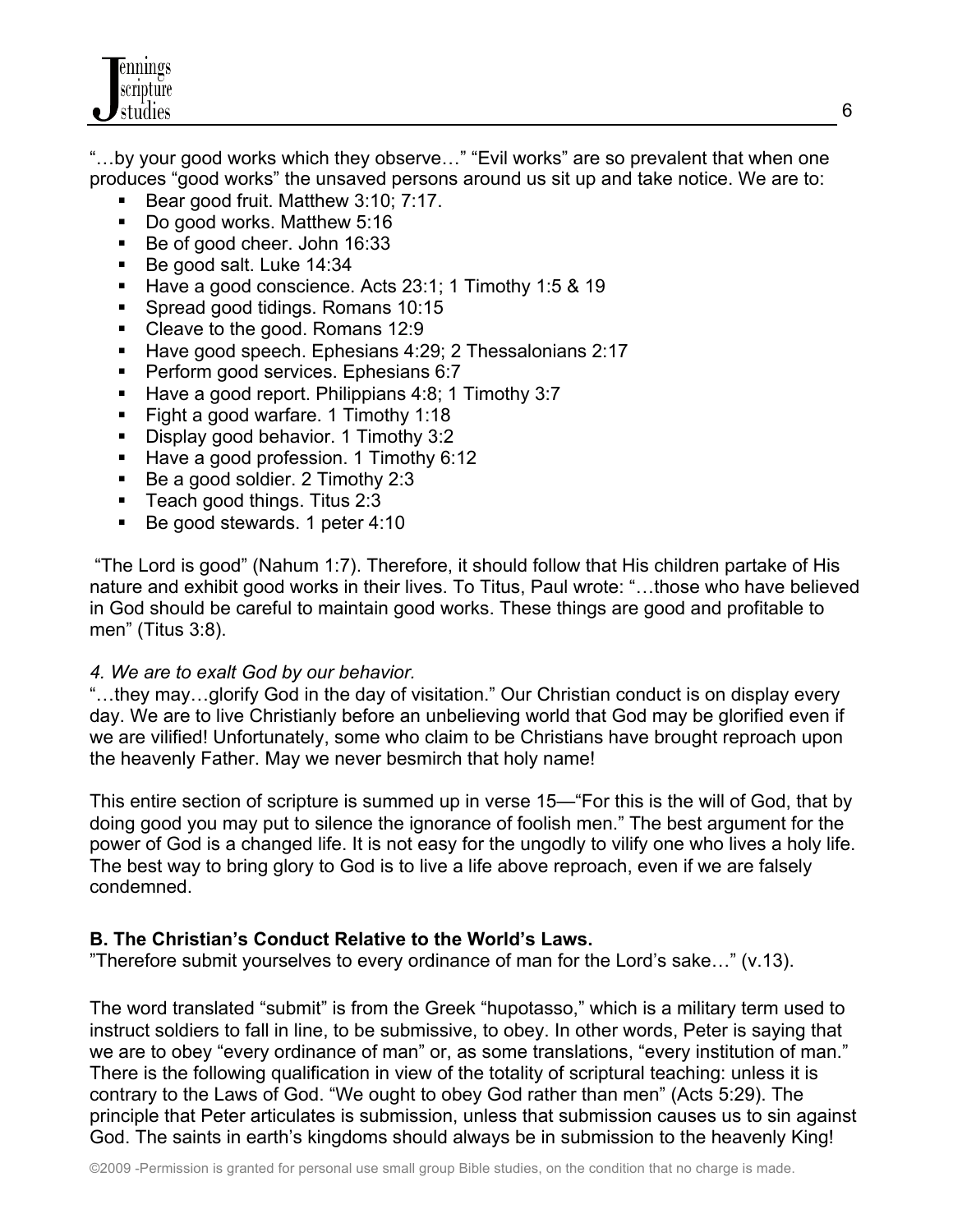"Christian Freedom does not mean being free to do as we like; it means being free to do as we ought." – William Barclay

## **C. The Christian's Conduct Relative to the World's Leaders.**

#### *1. Submission to magistrates.*

"…whether to the king as supreme, or to governors, as to those who are sent by him for the punishment of evildoers and for the praise of those who do good. For this is the will of God, that by doing good you may put to silence the ignorance of foolish men…" (1 Peter 2:13b-15).

We are to hold God is in the highest reverential awe, but we are also instructed to honor earthly authorities who have been placed in their positions by God's permissive or directive decree. This means that we must be submissive and respectful even when we do not agree with their actions.

### *2. Submission to masters.*

"Servants, be submissive to your masters with all fear, not only to the good and gentle, but also to the harsh. For this is commendable, if because of conscience toward God one endures grief, suffering wrongfully. For what credit is it if, when you are beaten for your faults, you take it patiently? But when you do good and suffer, if you take it patiently, this is commendable before God" (1 Peter 2:18-20).

Peter is not condoning or condemning slavery here. He is telling us how to live our Christian life, in a godly manner. Saintly submissiveness to all in authority and in every circumstance should characterize the children of God.

Submission is the test of our degree of sanctification. We are to submit, that is, "put ourselves under" leaders and laws when the occasion demands it in order to advance the cause of Jesus Christ. One's calling determines the expectation of one's conduct. The holier one's calling, the holier one's conduct must be.

A very stressed-out woman was tailgating a man driving down a busy street. Suddenly, the light turned yellow, just in front of him. He did the right thing, stopping at the crosswalk, even though he could have beaten the red light by accelerating through the intersection.

The tailgating woman hit the roof, and the horn, screaming in frustration as she missed her chance to get through the intersection with him. As she was still ranting, she heard a tap on her window and looked up into the face of a very serious police officer. The officer ordered her to exit her car with her hands up. He took her to the police station where she was searched, fingerprinted, photographed, and placed in a cell.

After a couple of hours, a policeman approached the cell and opened the door. She was escorted back to the booking desk where the arresting officer was waiting with her personal effects. He said, "I'm very sorry for this mistake. You see, I pulled up behind your car while you were blowing your horn, waving your arms, flipping the guy off in front of you, and cussing a blue streak at him. Then I noticed the "What Would Jesus Do?" and the "Follow Me to Sunday School" bumper stickers, the chrome-plated Christian fish emblem on the trunk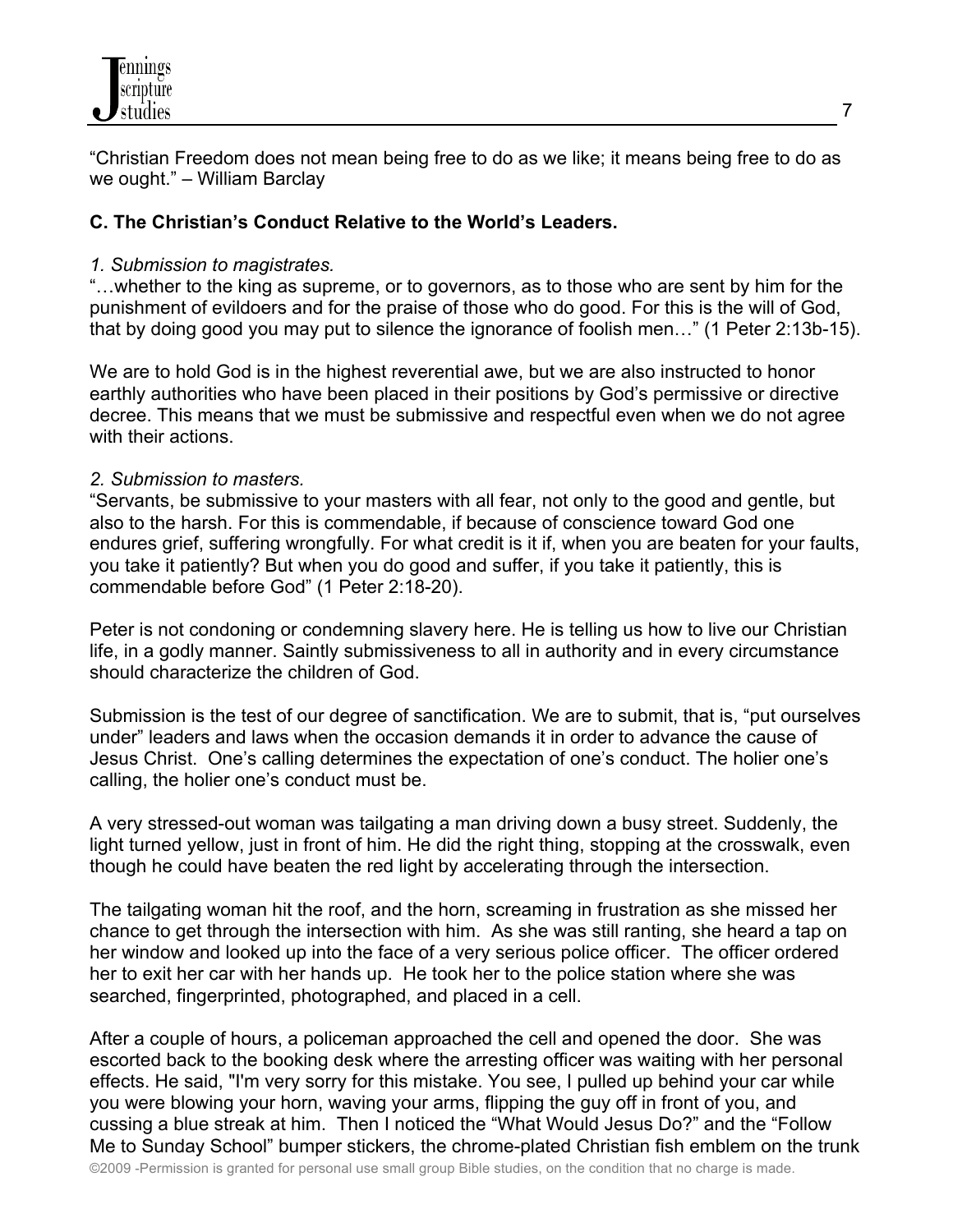of your car and naturally, I assumed you had stolen the car. I am sorry for the inconvenience. You are free to go."

Have you ever tried to view your behavior as others view it? If we could see ourselves as others see us, would we see evidences that we are Christians who are walking as Jesus walked? Or, as the old question asks: "If you were arrested for being a Christian, would there be enough evidence to convict you?"

The United States Military awards a Good Conduct Medal for servicemen who have earned it. The Good Conduct Medal is awarded for exemplary behavior, efficiency, and fidelity in active Military service. It is awarded on a selective basis to each soldier who distinguishes himself/herself from among his/her fellow soldiers by their exemplary conduct. The back of the Good Conduct Medal has the three words: "Fidelity, Zeal, Obedience" superimposed in a semicircle.

We Christians are not promised a Good Conduct Medal as such. However, our Commanderin-Chief, the Lord Jesus Christ, has promised rewards for fidelity, zeal and obedience. He will also give His personal "Well done!" to those whose conduct has been exemplary. This will be better than any medal we could receive!

# **THE CHRIST WHO IS OUR EXAMPLE**

"For to this you were called, because Christ also suffered for us, leaving us an example, that you should follow His steps: "Who committed no sin, Nor was deceit found in His mouth"; who, when He was reviled, did not revile in return; when He suffered, He did not threaten, but committed Himself to Him who judges righteously; who Himself bore our sins in His own body on the tree, that we, having died to sins, might live for righteousness—by whose stripes you were healed. For you were like sheep going astray, but have now returned to the Shepherd and Overseer of your souls" (1 Peter 2:21-25).

### **A. The Person Who is our Model.** "…the Shepherd and Overseer of your souls" (v.25)

The last verse in the chapter reminds us of Who our example is: Christ Himself. He is our example for living as pilgrims and aliens in the world. We hear much talk about Jesus Christ being a good teacher and example but comparatively few believe His teachings and follow His example.

All of us who call ourselves the sheep of His fold and claim to be under His oversight should not bring reproach upon to His holy name by living disgracefully. In living the Christian life, an ounce of illustration is worth a ton of talk. A verbal testimony is best when preceded by a visible testimony.

### **B. The Pathway That we Are to Walk.**

"…you should follow His steps" (v.21).

Persecution, anyone? When Jesus said, "Come, take up the cross, and follow me" (Mark 10:21) did we think He was on His way to a Disneyland? Our Shepherd does not promise a chase lounge or silken slippers on the pathway to glory; He does not promise skies always

8

©2009 -Permission is granted for personal use small group Bible studies, on the condition that no charge is made.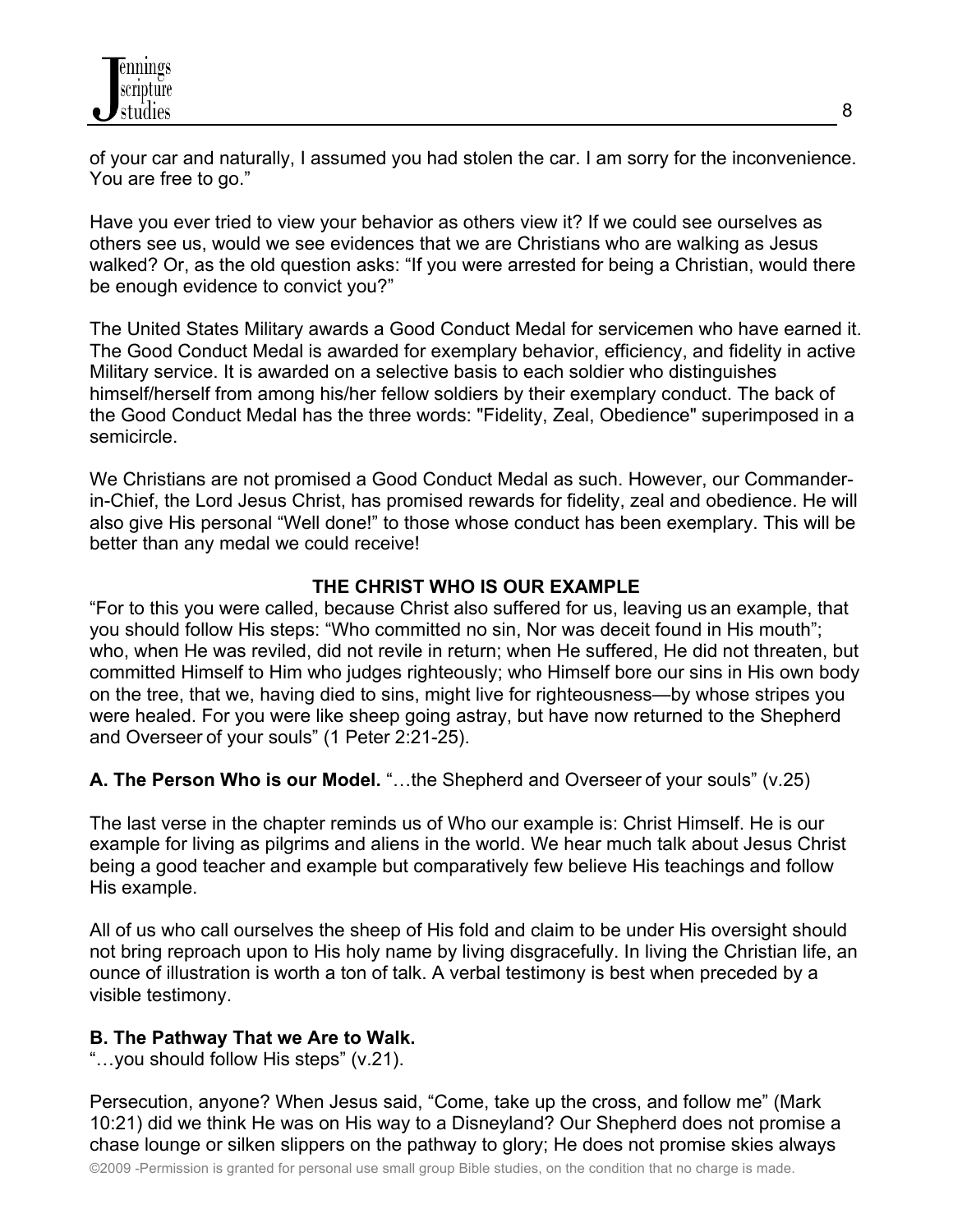blue, flower strewn pathways all our lives through. He said, "In the world you will have tribulation" (john 16:33). But He does promise His never-ending presence all along the way from earth to heaven. Did He suffer? Yes! He the innocent for the guilty; He the sinless for the sinful. He forfeited His rights for us and now He asks us to be willing to forfeit our rights so that the good news about Him might be heard.

In a church business meeting the discussion became very heated. A man stood and, with clenched fists and fierce anger, demanded to be heard. He said, "I will not allow you to ignore me! I have my rights and I demand that you respect them!" Another saintly man said, "You did not mean what you just said, do you?" The angry man repeated, "Yes! I have my rights!" The other man replied, "If we got our rights we would be in hell wouldn't we? You are forgetting that Jesus did not come to get His rights; He came to get His wrongs and He got them for you and me!"

Many have suffered persecution and some martyrdom because they took seriously Jesus call to cross-bearing. One of these was Bishop Hugh Latimer who was martyred in 1555 after being sentenced to death for his convictions. He wrote a letter in which he appealed to believers to follow in the footsteps of the Savior, Jesus Christ. He urged them to "follow even to the gallows if God's will be so." Later, he and his friend Ridley were burned at the stake for their faith. As the flames began to burn around them he called out, "Be of good cheer, brother Ridley, and play the man; we shall this day light such a candle by God's grace in England as I trust shall never be put out!"

The pathway we are to walk in following our Savior may result in suffering. Paul wrote to Timothy, "Yes, and all who desire to live godly in Christ Jesus will suffer persecution" (2 Timothy 3:12). We may not be called to walk to the martyr's stake, but we all are called to walk in the Master's steps!

# **C. The Pattern That we Are to Imitate.**

How did Christ Jesus suffer for us? He suffered:

- $\circ$  Sinlessly "Who committed no sin." (While we are not sinless while on the earth, we should sin less!)
- $\circ$  Silently "when He was reviled, did not revile in return; when He suffered, He did not threaten";
- $\circ$  Submissively "but committed Himself to Him who judges righteously";
- $\circ$  Sacrificially "who Himself bore our sins in His own body on the tree."

Let us never lose sight of the corpse of Christ on the cross! "Who Himself bore our sins in His own body on the tree"—that old rugged cross stained with blood so divine. We do not exalt a wooden structure but the wounded Savior, for the cross without the Christ offers no cure. It was while on the cross that Jesus showed us how to respond to vilification, persecution and rejection.

What a Pattern for us Christ was! Let us read the following verses from Isaiah 53 to refresh our minds about the many ways our Savior suffered for us and then examine our lives to see if our attitude when suffering is as was Christ's: